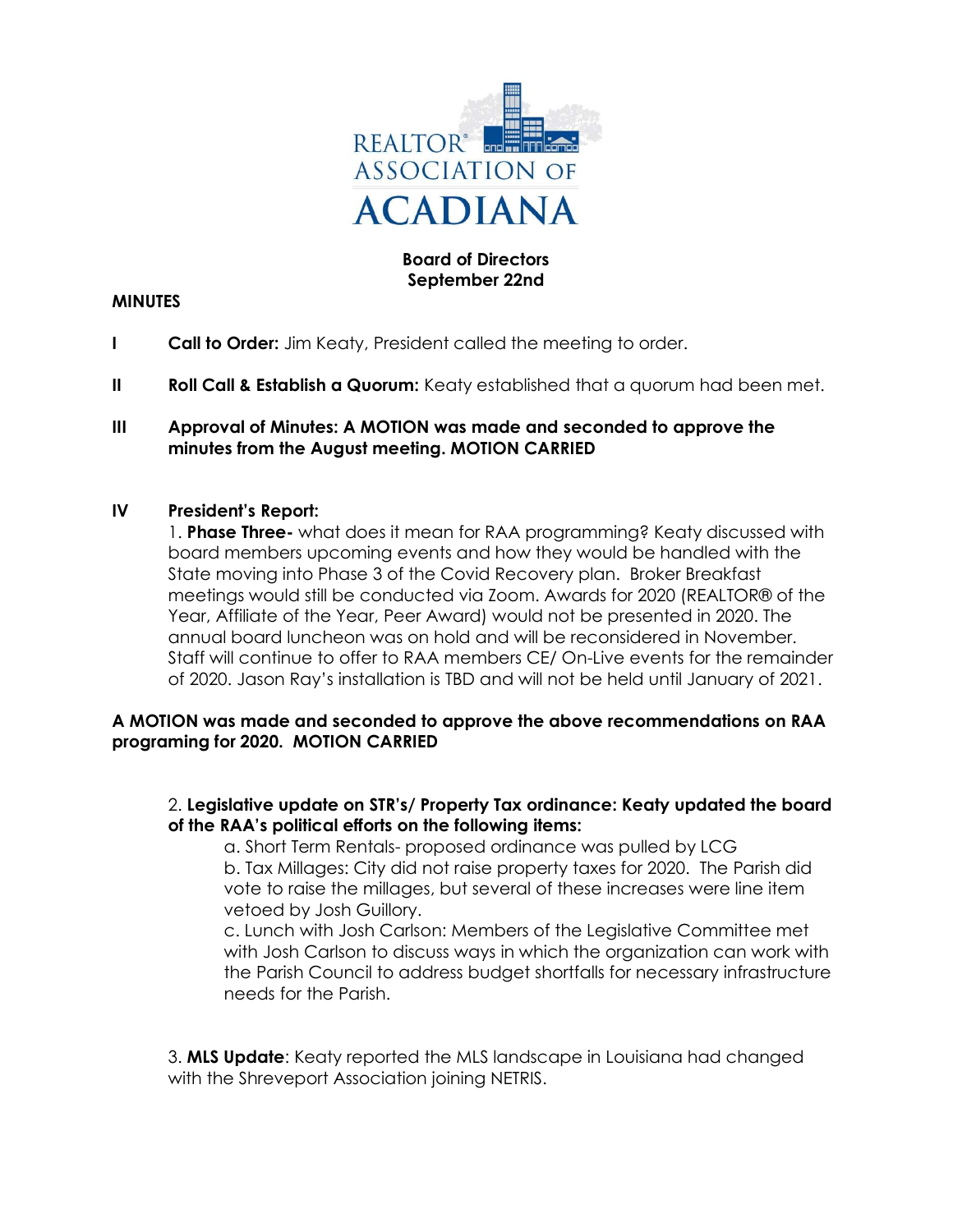4. Hurricane Laura and Lake Charles Members: Keaty reported the board voted via email to send \$5,000 to the Louisiana REALTOR® Relief Fund which provides direct funding for members of the REALTOR® Family.

 The board discussed ways in which they could further assist Lake Charles REALTORS®.

A MOTION was made and seconded to offer all members of the Southwest Louisiana Association of REALTOR® complimentary dues, MLS and ShowingTime service from now until December of 2020. The MOTION FAILED

### A MOTION was made and seconded to refund any secondary RAA member who lives in Lake Charles their Association dues, MLS and showing times fees paid for Sept.- December. MOTION CARRIED

 5. 234 Rue Beauregard Update: Susan Holliday CEO, reported she continues to make progress on the few remaining items for 234 Rue Beauregard (furniture, sign, landscaping etc.) Monty Warren reported there was another tenant he was working with who expressed interest in the upstairs space but he had recently learned that the company had dissolved in the Lafayette market.

 6. 2021 Election Update: Jason Ray reported the staff had launched a special page on the RAA website which has all of the candidate bio's and videos for the 2021 Election. Voting opens on Monday, October 5<sup>th</sup> at midnight on Thursday, October 8th.

7. Susan Elizabeth Holliday Annual Review: The board went into executive session to discuss the CEO's annual review.

V Treasurer's Report: Smith referred members to the current membership numbers for 2020. He did note that RAA had already met its budgeted membership figures for 2020 which was positive. He encouraged board members to make calls to the new members. He reported the Prudential account as of August  $31<sup>st</sup>$  was \$721,819.75. Smith then reviewed and answered questions concerning the financial statements for the REALTOR® Association of Acadiana's finances and RAA Properties. It was suggested that the Budget & Finance Committee consider making financial contributions to the selected charities for the Gumbo Cook-off. The suggestion would be to make a contribution even though the RAA was unable to host the event in 2020 due to Covid.

# A MOTION was made and seconded to accept the Treasurer's report. MOTION CARRIED

# VI Committee Reports:

a. MLS: Bill Bacque reported on the MLS Minutes for September. A MOTION was made and seconded to accept the September MLS minutes as presented. MOTION CARRIED